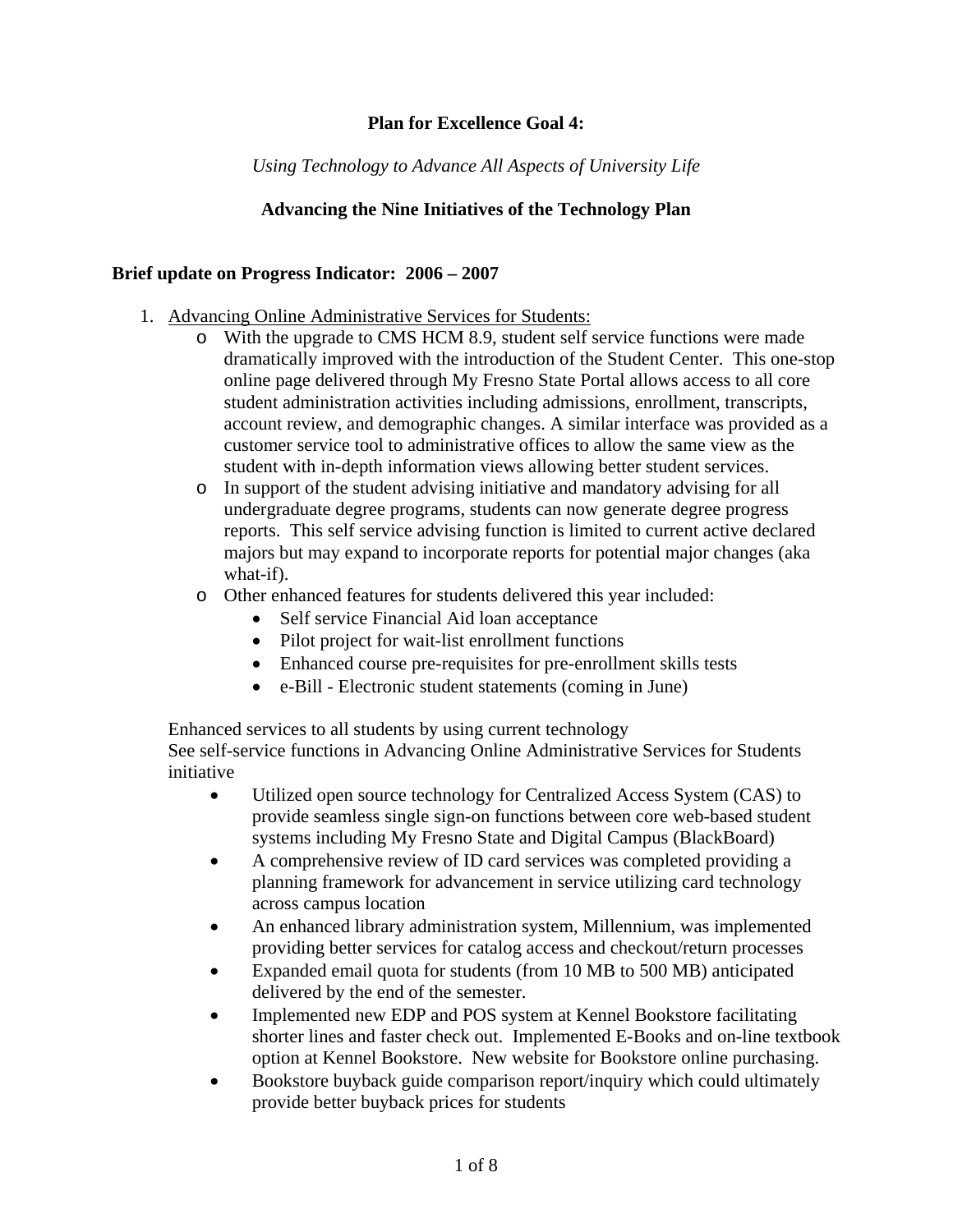- Added ability to accept credit/debit card in all Food Services locations
- Use campus One Card for University Courtyard residents for room access and Dining Hall privileges
- University Courtyard On-line application
- Installed wireless technology at the SRC

Improved personnel services by using advanced technology (i.e. Live Scan):

- The eRecruit project has migrated the employment request, posting, applicant acceptance, review, selection, and on boarding processes from a mostly paper process to fully online for management, staff, and instructional student assistant positions. Enhanced tutorials were delivered for this project using technology that integrates with the eRecruit application and produces both online interactive and static documentation instructions.
- Improved services delivered with the CMS HCM 8.9 upgrade included:
- o Manager self service allowing access to employee personal information to department heads
- o Improved access to time administration functions to support variable hourly employee (e.g. student assistants, intermittent workers) and temporary faculty processing functions
- o Enhanced payroll budgeting reporting options
- o Better procedures for tracking non-employees 'persons of interest' (e.g. Auxiliary employees, Athletic Corp employees, volunteers, etc.)
- Deployed server structure to support accessibility tools in support of ATI
- 2. Continue Providing Academic Technology Resources:
	- o Focused on an integrated computing environment delivered on a an updated infrastructure which provides the platform for current and emerging technologies
		- With the completion of the initial physical infrastructure portions of TII and deployment of new network equipment, the foundation exists for enhanced access, availability, services and capacity. Acceptance testing for this new network shows more than 20X the capacity of the old network and has proven continuity through some equipment failures whereas the old network had none. These capabilities provide a more robust infrastructure to run and enhance Academic Technologies.
		- Improved the disaster recovery capabilities through a new backup solution and enhancing existing backup technology. This increased capability has cut restoration times by up to 50% and provides capacity to back up more Academic Technology resources. The addition of off-site storage capabilities provides additional protection not previously available.
		- Improved SPAM filtering. The latest statistics available indicate that this system is stopping 85-90% of incoming messages as spam that has resulted in a 90% reduction in SPAM delivered to the user.
		- Integrated a single sign on capability leveraging our central authentication service with the Peoplesoft portal and Blackboard.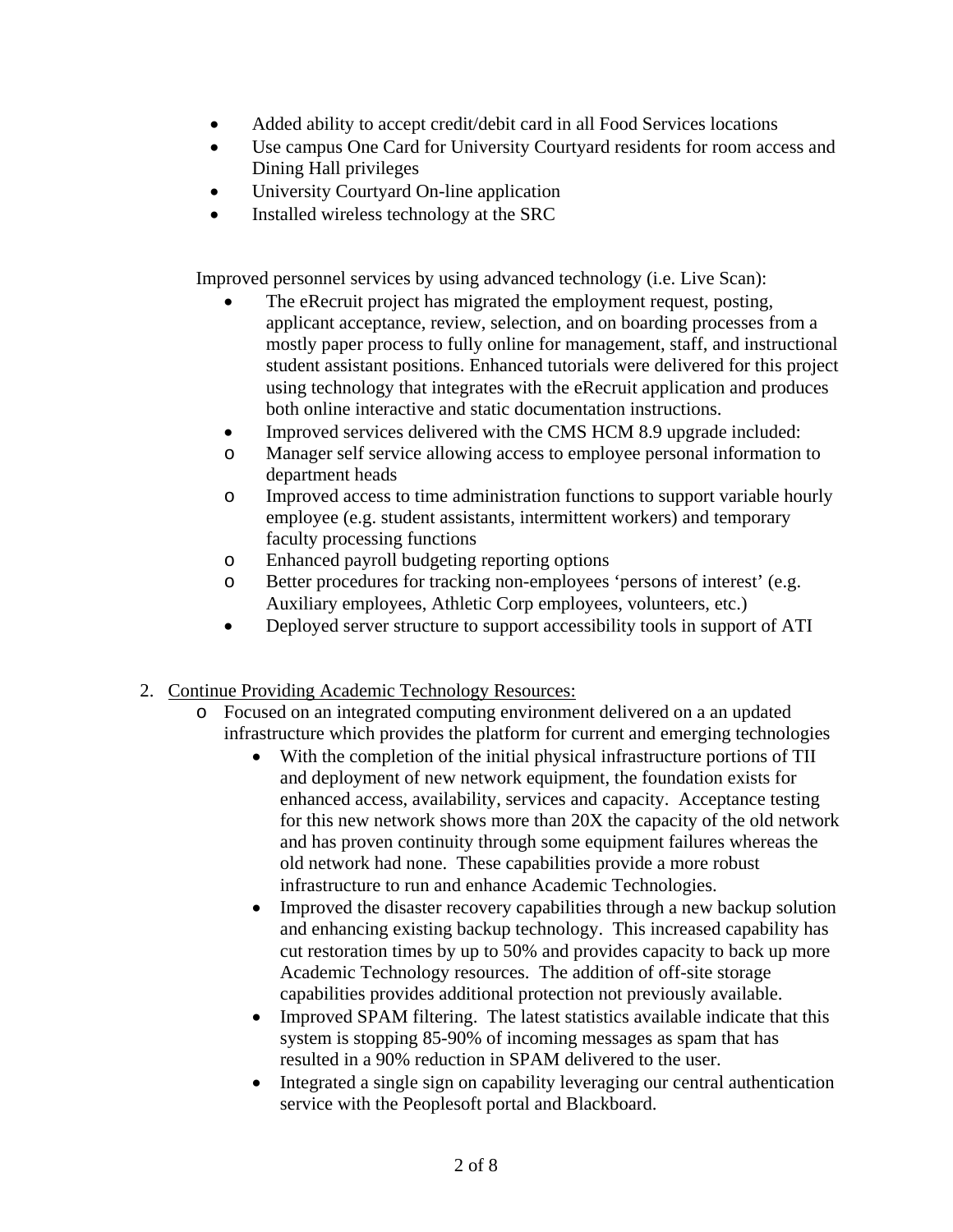- Improved continuity through the adoption of redundant appliance systems and by moving towards a more distributed server infrastructure. While some of the improvements have already been made, the bulk of these improvements will be completed in 07-08.
- 3. Continue Providing Smart Classroom Build Out
	- installed in 114 of 132 centrally allocated smart classrooms, Peters Ed Center Auditorium, and 50 laboratories and conference rooms
	- currently installing in 18 remaining centrally allocated classrooms
	- updated standard smart classroom package
	- Faculty Laptop Program continues
- 4. Continue Faculty Professional Development
	- Offering workshops and one on one help on software applications as required by faculty and staff
	- Digital Campus Brown Bag sessions
	- Collaboration with the ITS Help Desk
	- Smart classroom orientation sessions twice a year and on an as-needed basis
- 5. Continue Courseware Development
	- Piloting ePortfolios and a Learning Content Management System
	- Piloting a Peer Review system of student work
	- Provided a site license and support for group Decision Support software
	- Developing instructional materials approaches for ATI (see 8)
	- Elluminate web conferencing software integrated into Blackboard
	- Endnote bibliographic software has been downloaded over 1,100 times
	- Piloting iTunes U for file sharing
- 6. Provide Academic Technology Designed to Improve Learning Environments and Support Student Centered Instruction
	- increased online learning courses from 20 in Fall 2002 to 123 in Spring 2007
	- 1,300 instructors are currently teaching web-based or web-enhanced courses
	- Early adopters are producing multimedia projects. Several piloting pod casts
	- Upgrading to Blackboard 7 end of this semester
	- Considering approach for faculty to place all course syllabi online for accessibility
	- Continuing leadership in Clean Up the Web Campaign
	- Working with new director of the Fresno State Visalia Center and Distance Learning (DL) for that center
	- Increased marketing of our DL programs in the south valley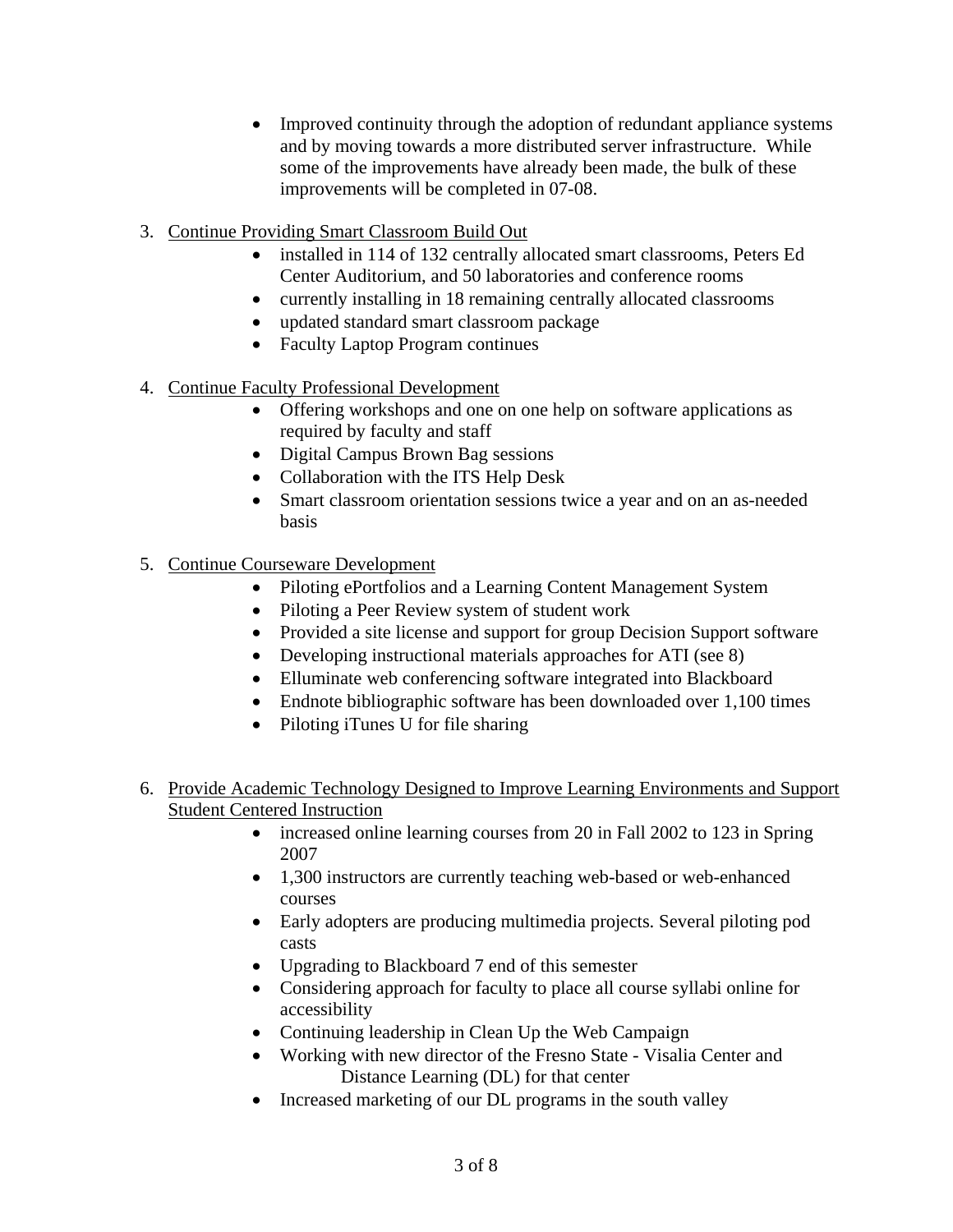- Planning remodel & refresh of DL Center in Visalia for summer
- Working with departments to offer additional degree in Visalia via Online and/or DL
- The Digital Production Group increased direct support of instruction from 1% to over 10% of their production time; Examples are Mass Communication and Journalism to enhancements
- Endnote bibliographic software software has been downloaded over 1,100 times
- 7. Provide an information security framework supportive of the University's technology initiatives:
	- Identified critical issues for enhancing our security posture including policy development, security awareness training, targeted security training for information technology staff, and modification of our governance structure for security. Advancements in these areas include:
		- Development and approval of information security policies consistent with our culture. The approved policies provide a high-level description of the various methods used at the network level to protect information. These polices include: Minimum Security Baseline Policy For Network Connected Devices and Network Connection Policy.
		- Development and delivery of online security awareness program for staff, faculty and student assistants. Over 1400 people have completed this training as of the beginning of April 2007.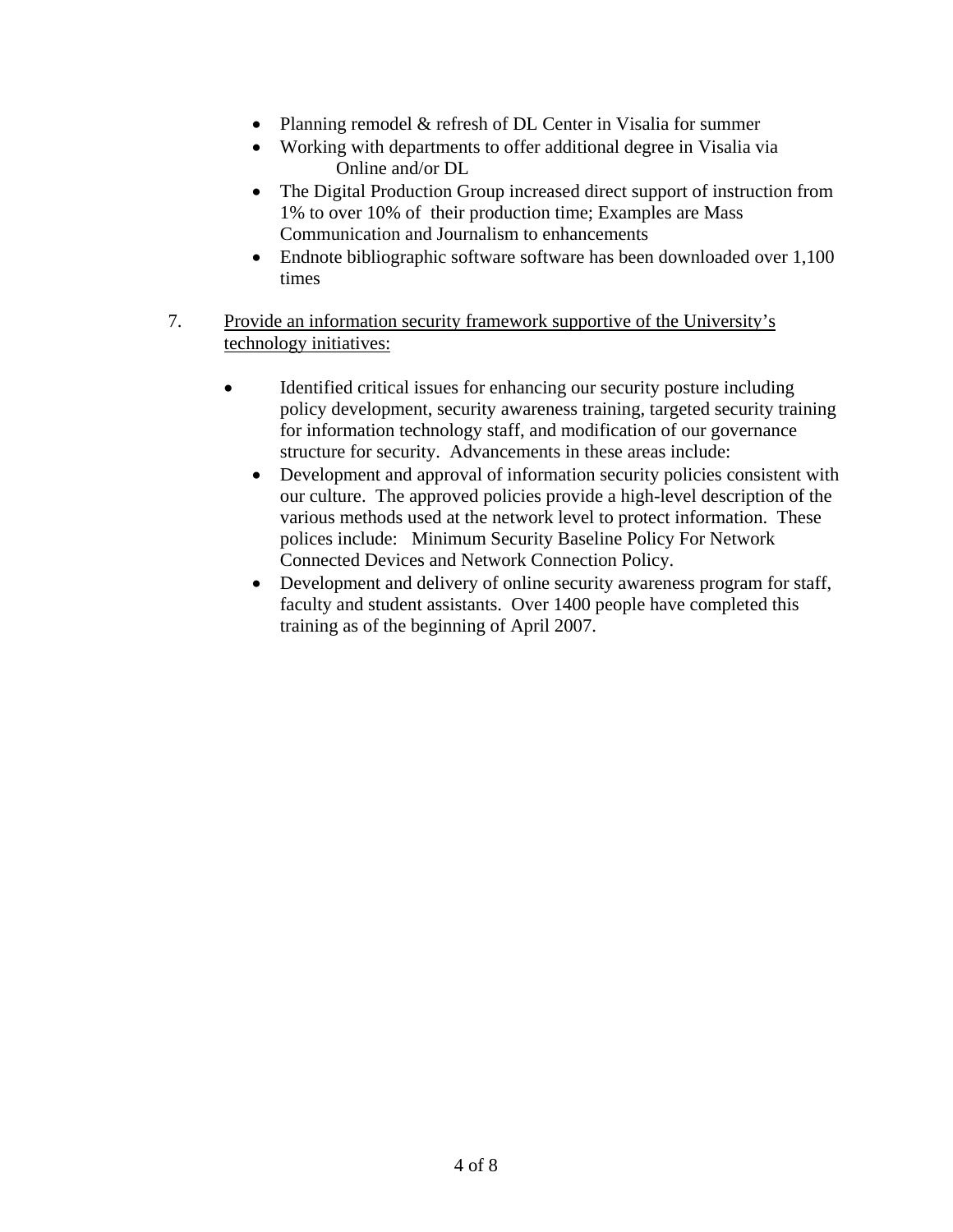- Centrally funded (STLT) targeted security training for our Windows server and Unix server administrators. This training has resulted in improvements to central and distributed servers supporting many different applications.
- Modified an IETCC subgroup to provide a cross-functional security advisory structure to assure future security issues are addressed holistically.

### 8. Disability Access

Launched and expanded the Clean Up the web Campaign Installed one accessible station in each open computer lab on campus Launched Assistive Technology Initiative (ATI)

- Developed steering committee, three subgroups
- Began revision of course syllabi policies
- Initiated work with Kennel Bookstore to streamline tectbook orders
- Conducted several sessions with Department Chairs, academic Senate and Deans on Instructional material development

### 9. Continue Funding Technology Initiatives

Annual Budget for the Technology plan is reviewed regularly through Senior Technology team Meetings.

Decreased administrative costs related to instructional and academic program costs:

- Completed selection of a flexible document workflow system, Handysoft Bizflow, to support automated tracking of processes though the various review and approval steps. This collaborative tool will be utilized to track simple work order/service requests and complex, multi-step processes from initiation to completion.
- Improved faculty adoption website which will include more information for faculty to make textbook adoption decisions
- Implemented an Endowment & Scholarship file interface between Foundation/Advancements for improved donor annual reporting

Implemented a pilot project using RFID:

• Leveraging the temporary storage systems for the Henry Madden Library Resources, passive RFID tags have installed on the 1 million plus items in the inventory. Digital devices have recorded the RFID and barcode item codes for loading into the new Millennium Library Administrative System. Self check stations and security gates utilizing the RFID technology have already been installed in the HML Library.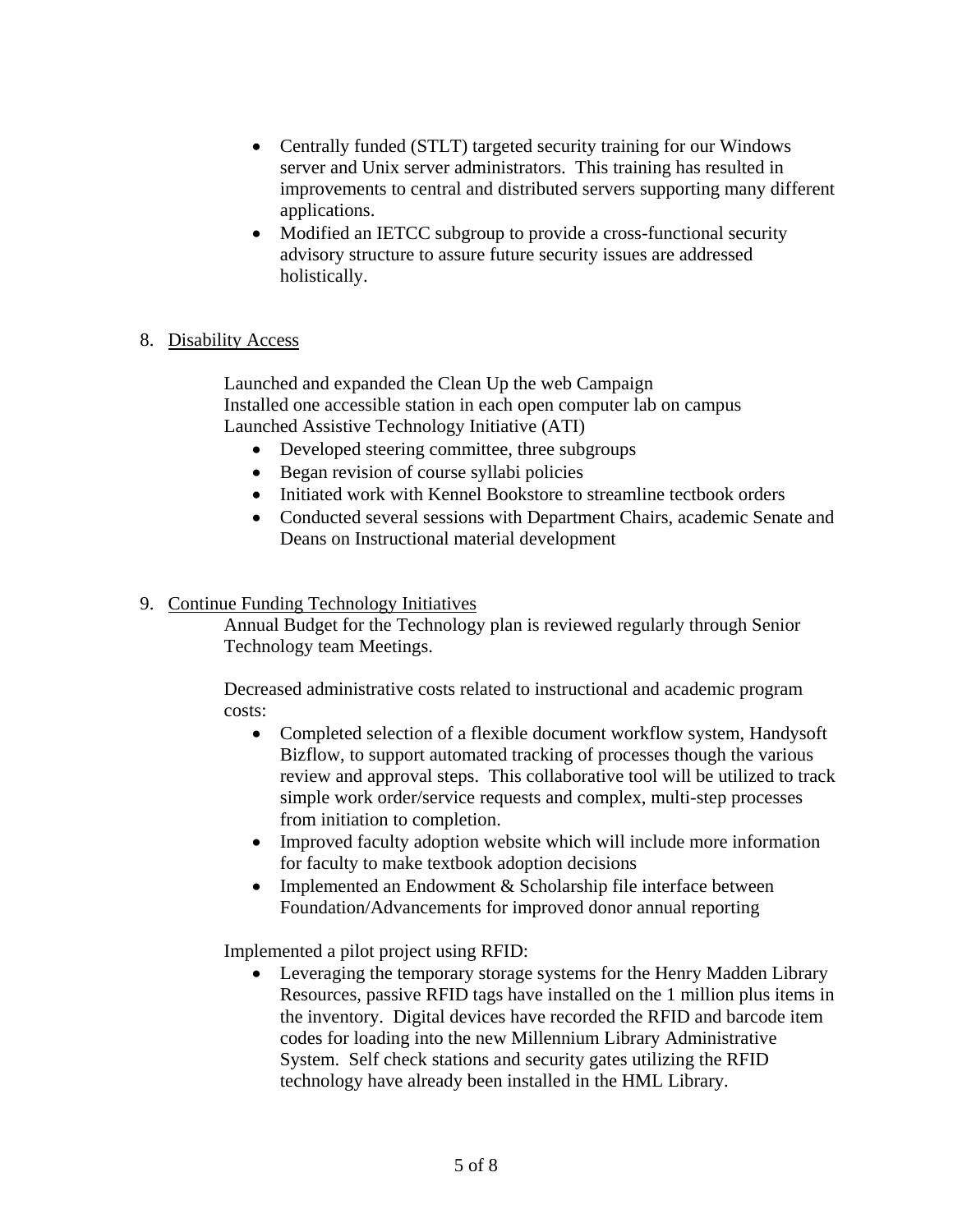## **2. Proposed Steps for Next Year:**

- Implementation of an integrated Academic Roadmap function for undergraduate student degree completion. This process will include:
	- o Framework for departments to enter roadmaps for degree completion
	- o Access for students to enter multi-term course plans
	- o Production of degree progress reports including planned courses
- Enhanced enrolment pre-requisite checking by providing detailed articulation results for transfer class work into the CMS HCM System
- Implementation and deployment of a document workflow system and process design methodology to automate simple forms and complex workflow processes
- Implement secured systems support for pilot expanded testing center services to allow for course exam scheduling outside of class time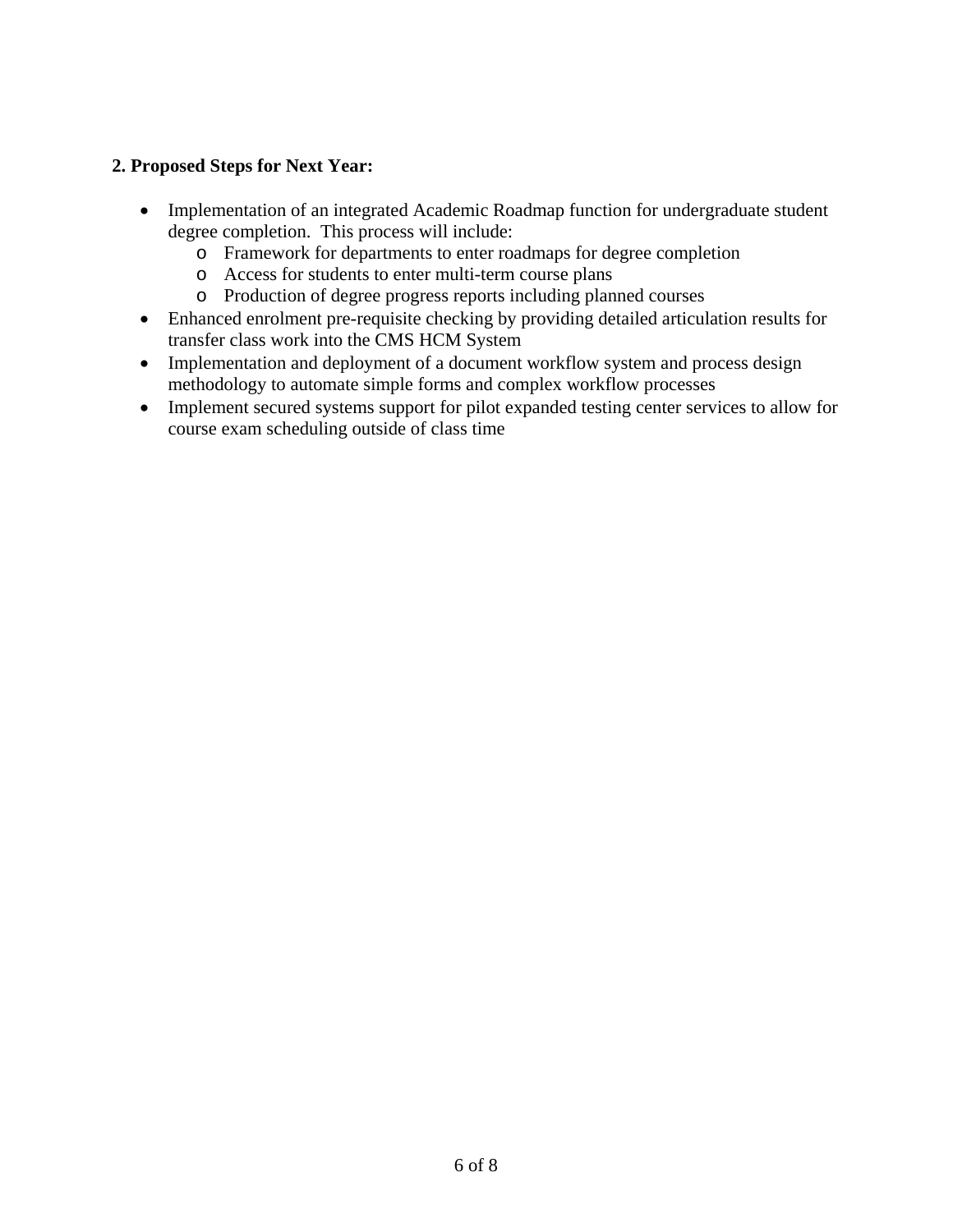- Delivery of enhanced student services including:
	- o Enable students to choose EFT refund payments instead of paper checks for Financial Aid payments and other refund options
	- o Integrate secure Financial Aid supplemental information capture with data updates into the CMS HCM System
	- o Replace ancillary systems with improved technology and systems for core business processes including:
		- Supplemental Financial Aid information gathered through secured webbased forms
		- Scholarship posting, application, review, and award process via hosted web system
		- ID card system replacement to integrate identification, service entitlement, and debit card functions
- Delivery of enhanced administrative services including:
	- o Improved personnel services for Absence Management. ePerformance, and succession planning
	- o Enhanced project/grant tracking with improved accounts receivable/billing and time/effort reporting functions
	- o Implementation of data warehousing technologies to provide enhanced decision support infrastructure
- Business continuity improvements through migration to redundant servers and distributed data centers.
- Complete the migration to the new network infrastructure and the enhanced capabilities that will provide.
- Additional security infrastructure to protect and detect threats to university assets.
- Enhanced departmental services through advanced co-location facilities with high capacity networks, appropriate environmental protections and backup power.
- Improved support through process improvement, new support ticketing system and full accountability for problem resolution.
- Integrate voice and data and enhance voice capabilities through deployment of a new PBX solution.
- Availability of a new centralized file service
- Additional security policy development and adoption
- Ubiquitous wireless deployment
- Creation of best practice documents for use by distributed technology staff
- Enhancements to Identity Management services